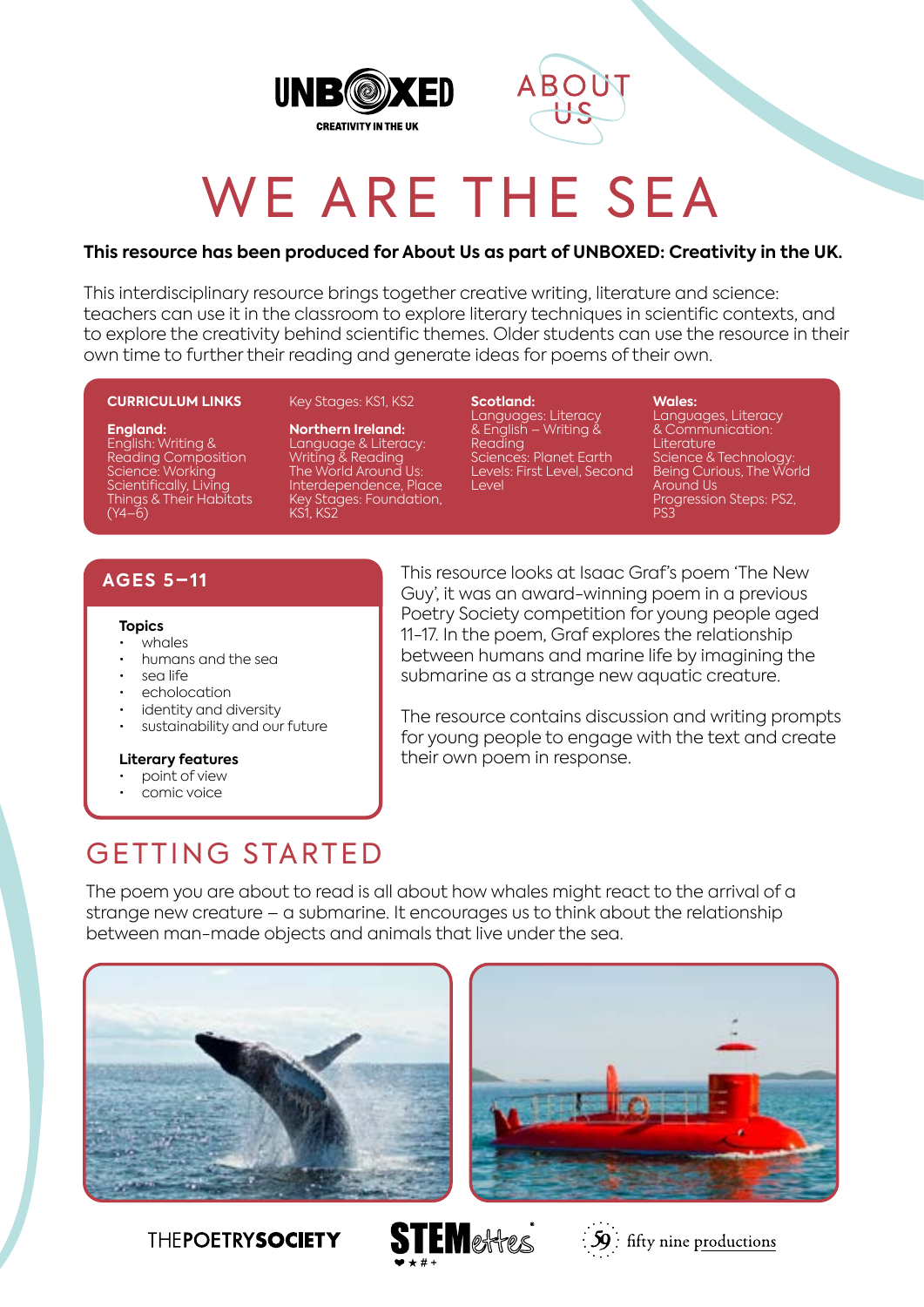# KEY INFORMATION

#### **Whales belong to a group of sea creatures called cetaceans. There are around 90 species of cetaceans, including whales, dolphins, and porpoises.**

Like humans, whales are mammals – not fish. Even though they live in the sea, just like us they need air to survive, so they have to come to the surface to breathe. Whales also give birth to live young (instead of laying eggs) and the mother whale produces milk for feeding her babies.



Because it's dark in the ocean, some whales use their ears to 'see'. This is one example of how animals have adapted to use their environment to their advantage. These whales send out a sound and listen for the echoes. The strength of the echo helps them judge what is around them and how far away things are. This is called echolocation. Imagine standing in a cave and clapping your hands – could you tell how wide the cave is judging by the echo?

### MORE ABOUT ECHOLOCATION (FOR OLDER PUPILS)

Echolocation works because soundwaves bounce off surfaces. The [speed of sound](https://en.wikipedia.org/wiki/Speed_of_sound) in water is 1.5 km s-1 – four and a half times faster than in air, so whales can get this information much more accurately and quickly than we could! If soundwaves didn't reflect off surfaces, what would happen? Can you make any comparisons with light waves and how we see?

Whales are also famous for making musical sounds, known as 'whale song'. Some environmentalists are concerned that the ambient noise made by ships and sonar are disrupting whales' communication and ability to navigate.

#### **DID YOU KNOW?**

**Blue whales** are the largest creature ever to have lived on Earth. They can be more than 30 metres long – much bigger than any dinosaur.

There is a type of whale called a **narwhal**, which has a long spiralled tusk coming out of its head – like a unicorn under the sea!

**Bowhead whales** can live over 200 years. That means there could be whales alive today who were born before Queen Victoria came to the throne.

**Sperm whales** have the largest brain of any creature on Earth. Their brains can be as heavy as 9kg, the weight of a small dog.



Lots of the information collected here came from the Whale and Dolphin Conservation (WDC), a charity dedicated to protecting whales and dolphins. You can find out more facts about these animals on their [Kidzone,](https://uk.whales.org/kidzone/) or teachers can access their free [resources](https://uk.whales.org/whales-dolphins/educational-resources/) for the classroom.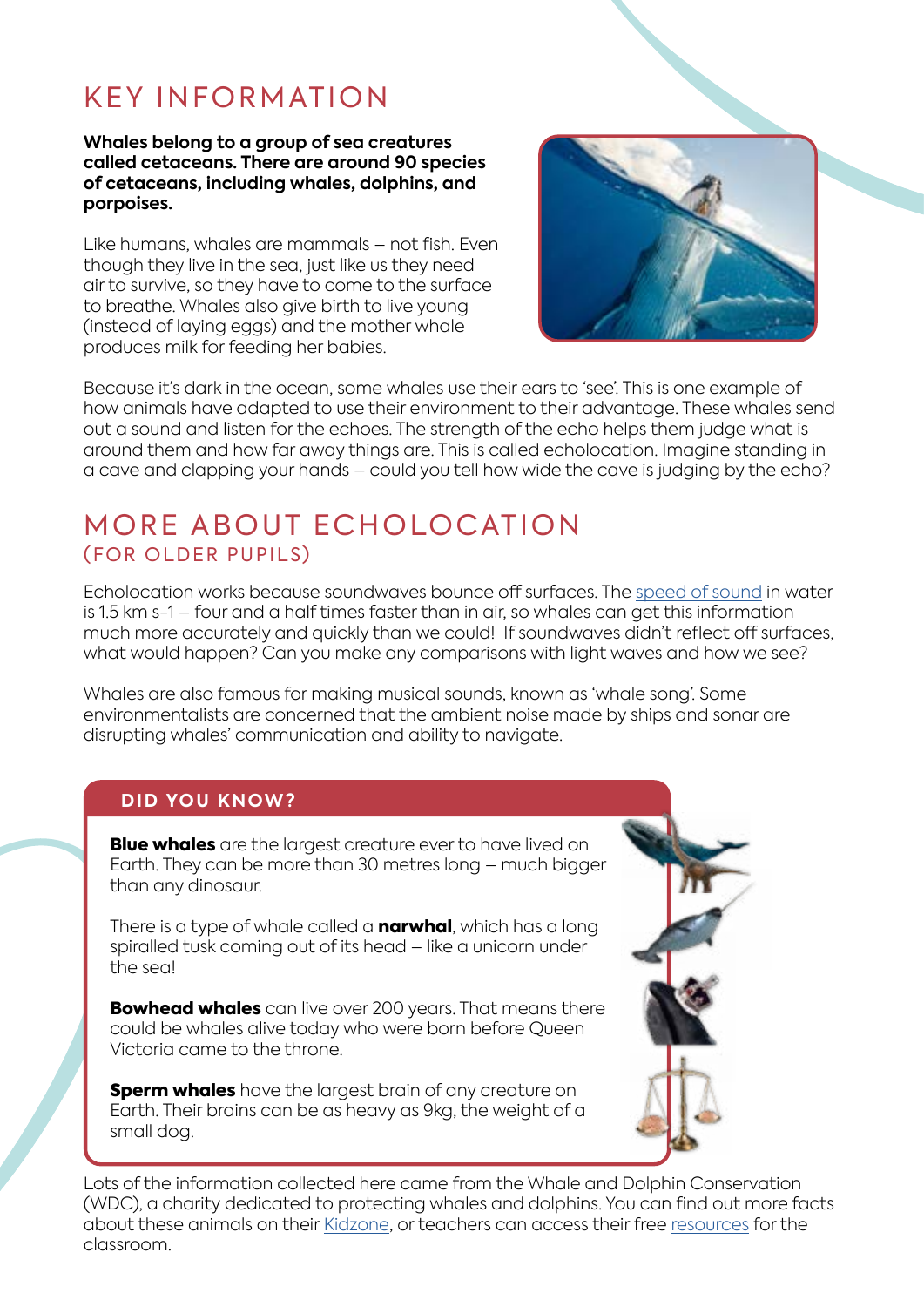### NOW LET'S THINK ABOUT THIS TOPIC IN THE FORM OF A POEM…

Here is 'The New Guy', by Isaac Graf

#### **THE NEW GUY**

All the whales wonder at the new guy in the sea. Metal, finless, with his one stalk eye.

The new guy's not real social, he cruises by himself. And rumour has it, he's controlled by little people from somewhere else. **Read the poem on your own and spend a few minutes thinking about it. Then read it aloud to a friend, your class, a pet, or even yourself. When you're reading it aloud, decide whether you should read it in a funny or a serious way. Why have you made this choice?**

•What is this poem about?

•Who is the 'new guy' in the poem? What does he look like? Draw a picture of him.

•Is the new guy an animal?

•Which details in the poem give us a clue about the new guy's identity, even though he is not named? Think about physical description.

•Whose point of view is represented in the poem? Through whose eyes do we see the new guy?

•How might the poem be different if it was written from the new guy's own point of view?

- Do you find the poem funny? Why? Is there anything surprising about the poem?
- How would you describe the tone of the poem? Is it formal and serious, or relaxed? Can you explain how the poet has created that tone?
- What effect do you think human activity has on sea life? Is there anything we should be doing to change it?
- Can you imagine a conversation between the whales and the new guy? What might they say to each other? If you are working with a partner, you could even act it out.